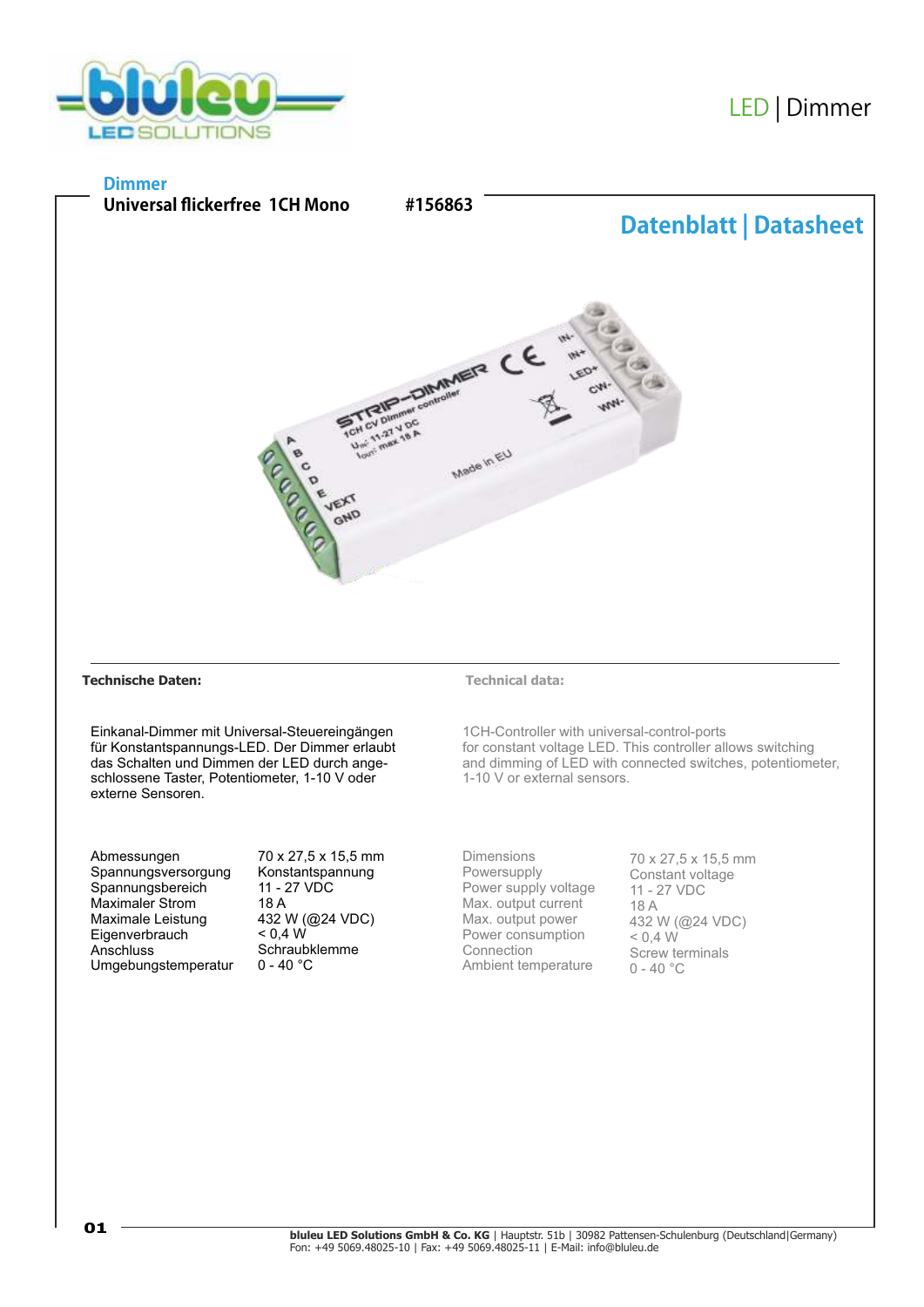

# **Dimmer**



#### **Anschluss**

Vor Anschluss der LED an den Dimmer muss sichergestellt werden, dass die Spannungsversorgung geeignet und ausreichend ist, die angeschlossenen LED zu versorgen. Beim Anschluss muss die polarität der LED beachtet werden. Falscher Anschluss kann die LED zerstören.

## **Connection**

Before connecting the controller with LED light sources make sure that the power supply has the appropriate parameters to supply all connected devices. When connecting to the controller the LED light source and the power supply, remember to connect the devices in accordance with their polarity. Improper connection can damage or destroy connected devices.

#### **Kühlung**

Der Dimmer erzeugt Wärme je nach angeschlossener Last, darum muss sichergestellt sein, dass die Wärme abgeführt werden kann. Die Temperatus sollte nicht über 50 °C, gemessen an der Oberseite des Gehäuses, betragen. Falscher Gebrauch des Dimmers kann zu Beschädigung oder Überhitzung führen. Bei falschem Gebrauch des Dimmers entfällt die Garantie.

## **Cooling**

The controller generates heat according to the load, therefore it is necessary to provide cooling if the temperature exceeds 50°C. The temperature should be measured at the top of the housing. Improper use of the controller may lead to damage or overheat.

We are not responsible for any loss, or damage resulting from improper use of drives. Guarantee becomes void in such cases.